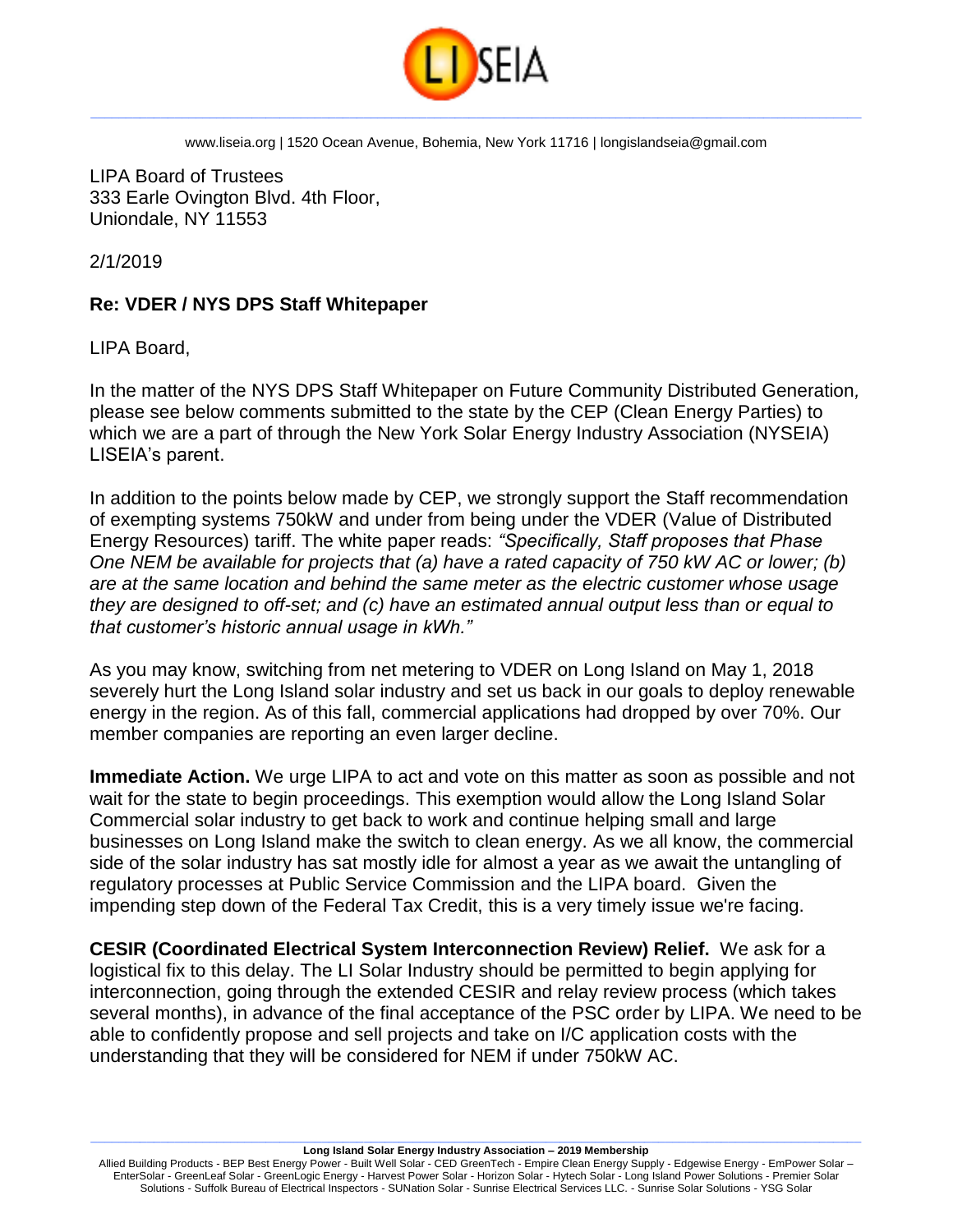

**RNM (Remote Net Metering) Continuation.** Also and of major importance to clarify. Under NEM (Net Energy Metering) rules we were able to design and develop projects that overproduce energy during the Period 2 rate period (summer peak) and use RNM to send monetary credit to another associated commercial PSEG account. This also applied to over producing during other rate periods. It's critical that when NEM is re-established we have that same ability. Many of our projects provide grid relief during peak summer days and that energy would be stranded and lost to a wholesale rate during the annual reconciliation. We urge LIPA to confirm that the same rules of RNM will be in play when NEM is reestablished.

**Long Term Planning.** The state white paper suggested exempting 750kW through 2020. Unfortunately, that only gives us 6 months at most to sell jobs under NEM. To ensure predictability and stability in the market over the next few years, especially in light of federal tax credits phasing out at the same time, we recommend a long-term exemption of 750kW and under. We believe that a 3-5 year runway would provide a healthier pathway for growth and deployment of all systems 750kW and under including CDG (Community Distributed Generation), RNM, and residential.

We urge the LIPA Board to move expeditiously in whatever processes are necessary to adopt the state's final recommendation and ultimate order. We ask that you plan and **act now to set public hearing dates and comment periods so that once the order is out, the board can simply vote at the March meeting** instead of starting from scratch in March for SAPA and waiting until best case May or worst case, July to vote on this matter.

**Not a permanent Fix.** We also ask you to realize that this 750kW and under exemption is a band aid, not a fix. We are ready to work together to find a suitable solution to catalyze solar growth and meet stakeholder needs. We believe that a predecessor step to solar dynamic pricing should be dynamic pricing on all consumption so as to use market forces to impact behavior of all electricity consumption and generation. Taking action on the storage and demand side of the equation will allow us to more organically shape a smarter, more resilient energy plan by using market forces.

Last year, state legislation was introduced to do just this; pause VDER while we focus on getting this policy right for the long term. We are actively working with elected officials on this again. Phase II proceedings are currently on-going, and the results of those efforts should be the predecessor step to implementing any further changes. Last year, there was no crisis that necessitated the overnight change - we acted hastily, and everyone was hurt by it, including the state's goal to get to 50% renewable energy by 2030. As of January, that is now 100% by 2040, so we have put ourselves very behind over this past year.

As per above, we see it essential that mass market VDER roll-out is postponed 3-5 years to give a chance to determine the best rate design methodology for all energy consumers.

The focus of this letter is that we request rapid adoption of the whitepaper recommendations on VDER. We do have other priorities that we hope to work on together, including launching

 $\_$  ,  $\_$  ,  $\_$  ,  $\_$  ,  $\_$  ,  $\_$  ,  $\_$  ,  $\_$  ,  $\_$  ,  $\_$  ,  $\_$  ,  $\_$  ,  $\_$  ,  $\_$  ,  $\_$  ,  $\_$  ,  $\_$  ,  $\_$  ,  $\_$  ,  $\_$  ,  $\_$  ,  $\_$  ,  $\_$  ,  $\_$  ,  $\_$  ,  $\_$  ,  $\_$  ,  $\_$  ,  $\_$  ,  $\_$  ,  $\_$  ,  $\_$  ,  $\_$  ,  $\_$  ,  $\_$  ,  $\_$  ,  $\_$  , **Long Island Solar Energy Industry Association – 2019 Membership**

Allied Building Products - BEP Best Energy Power - Built Well Solar - CED GreenTech - Empire Clean Energy Supply - Edgewise Energy - EmPower Solar – EnterSolar - GreenLeaf Solar - GreenLogic Energy - Harvest Power Solar - Horizon Solar - Hytech Solar - Long Island Power Solutions - Premier Solar Solutions - Suffolk Bureau of Electrical Inspectors - SUNation Solar - Sunrise Electrical Services LLC. - Sunrise Solar Solutions - YSG Solar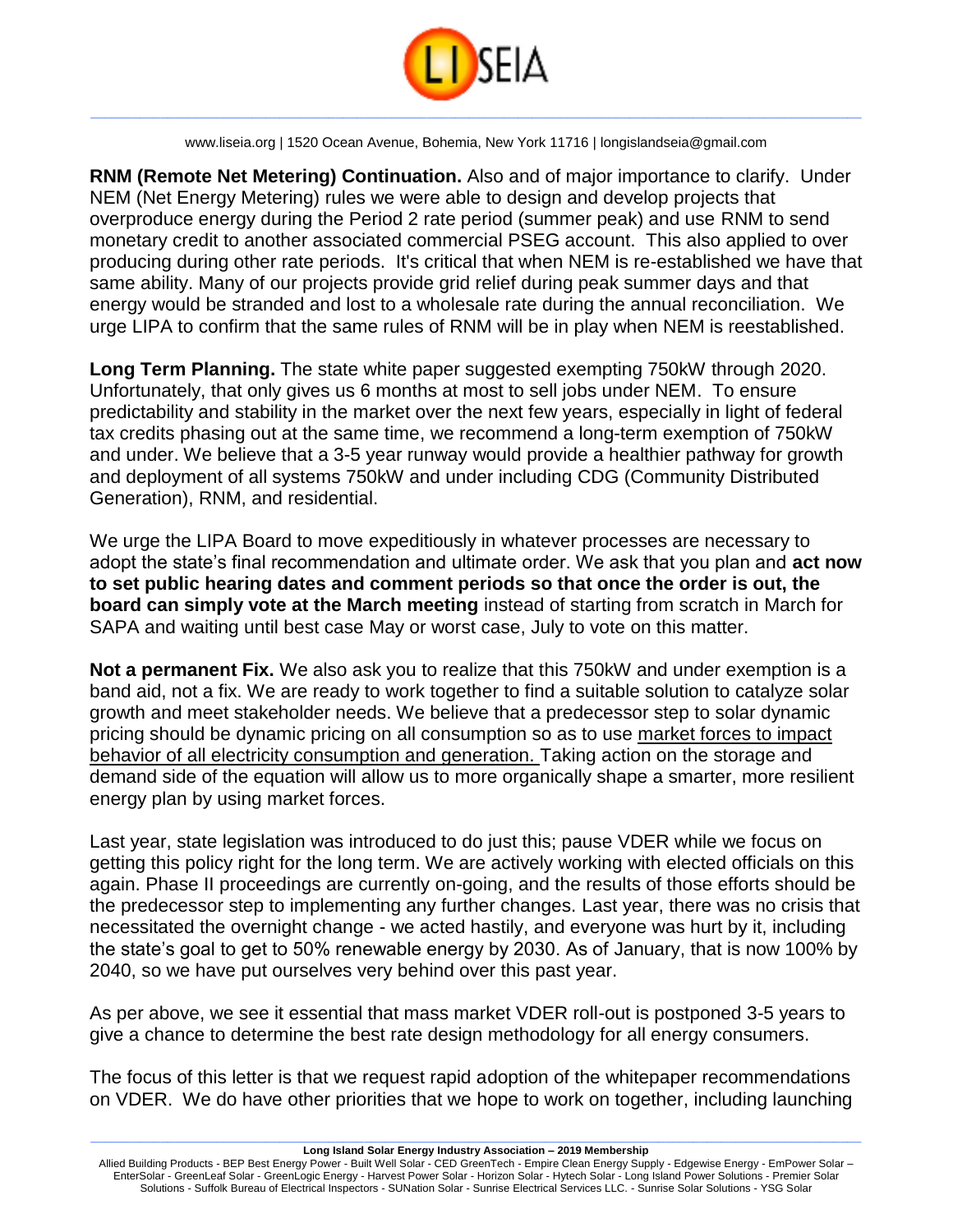

a battery incentive program, a focus on synergies with the state interconnection policy and technical working group, and overall incentives to help drive dramatic growth of solar energy on Long Island.

In closing, we ask that we take this time to work together and meaningfully towards a mutually beneficial solution to plan a sustainable energy future. Given the volatility at the state level, and the lengthy timeline for commercial solar, and impending Federal Tax Credit step down, we respectfully request that the LIPA Board acts now to implement the DPS Staff suggested changes and the Solar Industry suggested changes.

Sincerely,

LISEIA Board

Arthur Perri Tara Bono Bill Feldman Concetta Forgione Stephen Foley

Kyle Strober, Executive Director Association for a Better Long Island

George Povall, Executive Director All Our Energy

Jessica Azulay, Executive Director Alliance for a Green Economy

Adrienne Esposito, Executive Director Citizens Campaign for the Environment

Barbara Warren, Executive Director Citizens' Environmental Coalition

Patrick Robbins Energy Democracy Alliance

Terri Alessi-Miceli, President HIA-LI

Kevin Law, President and CEO Long Island Association

Lisa Tyson, Director Long Island Progressive Coalition

Neal Lewis, Executive Director Sustainability Institute at Molloy College

Eric Alexander, Executive Director Vision Long Island

Sammy Chu, Executive Director USGBC

Deirdre Aherne 350NYC

Gordian Raacke, Executive Director Renewable Energy Long Island

CC: Senator Todd Kaminsky Senator Kevin Parker Assemblywoman Amy Paulin Assemblyman Steve Englebright County Executive Steve Bellone County Executive Laura Curran

 $\_$  ,  $\_$  ,  $\_$  ,  $\_$  ,  $\_$  ,  $\_$  ,  $\_$  ,  $\_$  ,  $\_$  ,  $\_$  ,  $\_$  ,  $\_$  ,  $\_$  ,  $\_$  ,  $\_$  ,  $\_$  ,  $\_$  ,  $\_$  ,  $\_$  ,  $\_$  ,  $\_$  ,  $\_$  ,  $\_$  ,  $\_$  ,  $\_$  ,  $\_$  ,  $\_$  ,  $\_$  ,  $\_$  ,  $\_$  ,  $\_$  ,  $\_$  ,  $\_$  ,  $\_$  ,  $\_$  ,  $\_$  ,  $\_$  , **Long Island Solar Energy Industry Association – 2019 Membership**

Allied Building Products - BEP Best Energy Power - Built Well Solar - CED GreenTech - Empire Clean Energy Supply - Edgewise Energy - EmPower Solar – EnterSolar - GreenLeaf Solar - GreenLogic Energy - Harvest Power Solar - Horizon Solar - Hytech Solar - Long Island Power Solutions - Premier Solar Solutions - Suffolk Bureau of Electrical Inspectors - SUNation Solar - Sunrise Electrical Services LLC. - Sunrise Solar Solutions - YSG Solar